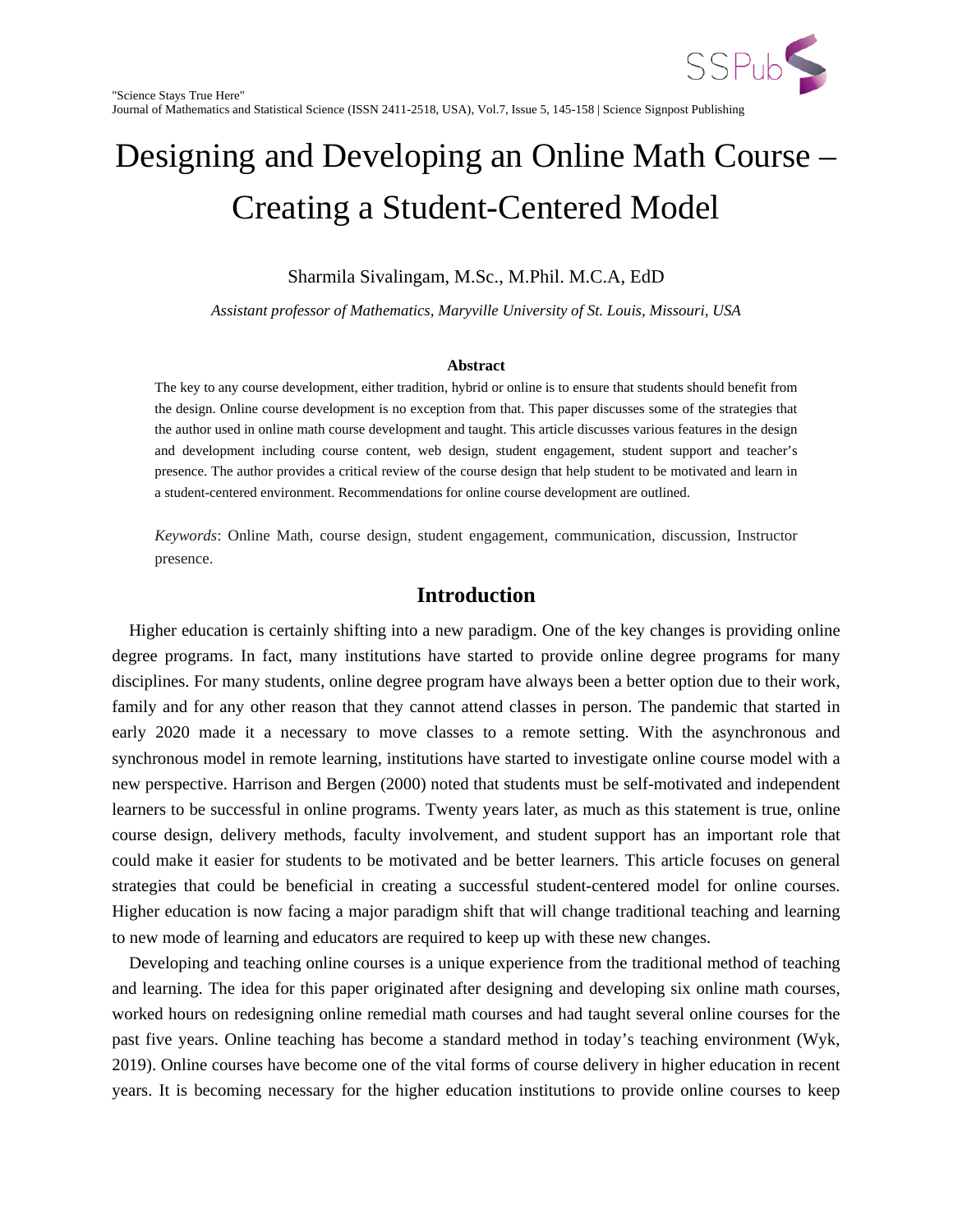their place in the competition. At this moment in higher education, educators are required to teach and create courses that informs, educates, and motivates the learners to complete the course successfully (Wyk, 2019). This paper address some of the strategies that higher education educators should consider in designing and developing a student-centered online math course.

## **Getting ready to develop your online math course**

 Durak and Ataizi, 2016 noted that the recent developments regarding online learning helps to meet the educational needs of modern society and has increased the demands for online learning. The NMC Horizon report published in 2018 noted that learners of this technology era, like to access information as quickly as possible and as needed. The report noted that learners want to access resources easily and prefer immediate feedback. Durak and Ataizi, (2016) mentioned that students are hoping to continue the education that aligns with the developing technology and not content with traditional methods of teaching and learning.

 Before starting the development, identify the course that is offered online and when it will be offered. If the course has a prerequisite course, consider working on that as well but it is not necessary. Including the available technological tools that aligns with math courses would be an added advantage in developing a student-centered model. A research on the available course products would help to enhance the course. If the course is delivered through Learning Management System (LMS) used by the institution, preparing and getting training on the LMS is beneficial. Harrison and Bergen (2000) recommended that faculty receive training in both course management and delivery system used in the institution and the authors recommended that faculty get training in the techniques of designing an effective online course.

# **What to consider when developing an online math course**

 Martin et.al (2019) noted that online instructors considered using a systematic design process, backward design where the students learn the material and then answer questions get help, as they need them. Faculty considered learner needs and focused on learner interaction during the design process. Teaching in the online format requires more structure and the instructor should organize better than in the regular classroom. (Harrison & Bergen, 2000). The above statements cannot be overstated. Students mostly learn on their own in an online course. The instructor is present to help them with any questions, but any online course is the opposite of a traditional face-to-face class environment. How do we address the main components in developing and teaching an online math course that could provide an environment to learn seamlessly? Following are some of the topics considered in developing online math courses:

- Relevant content
- Web design
- Student engagement
- Communication
- Student support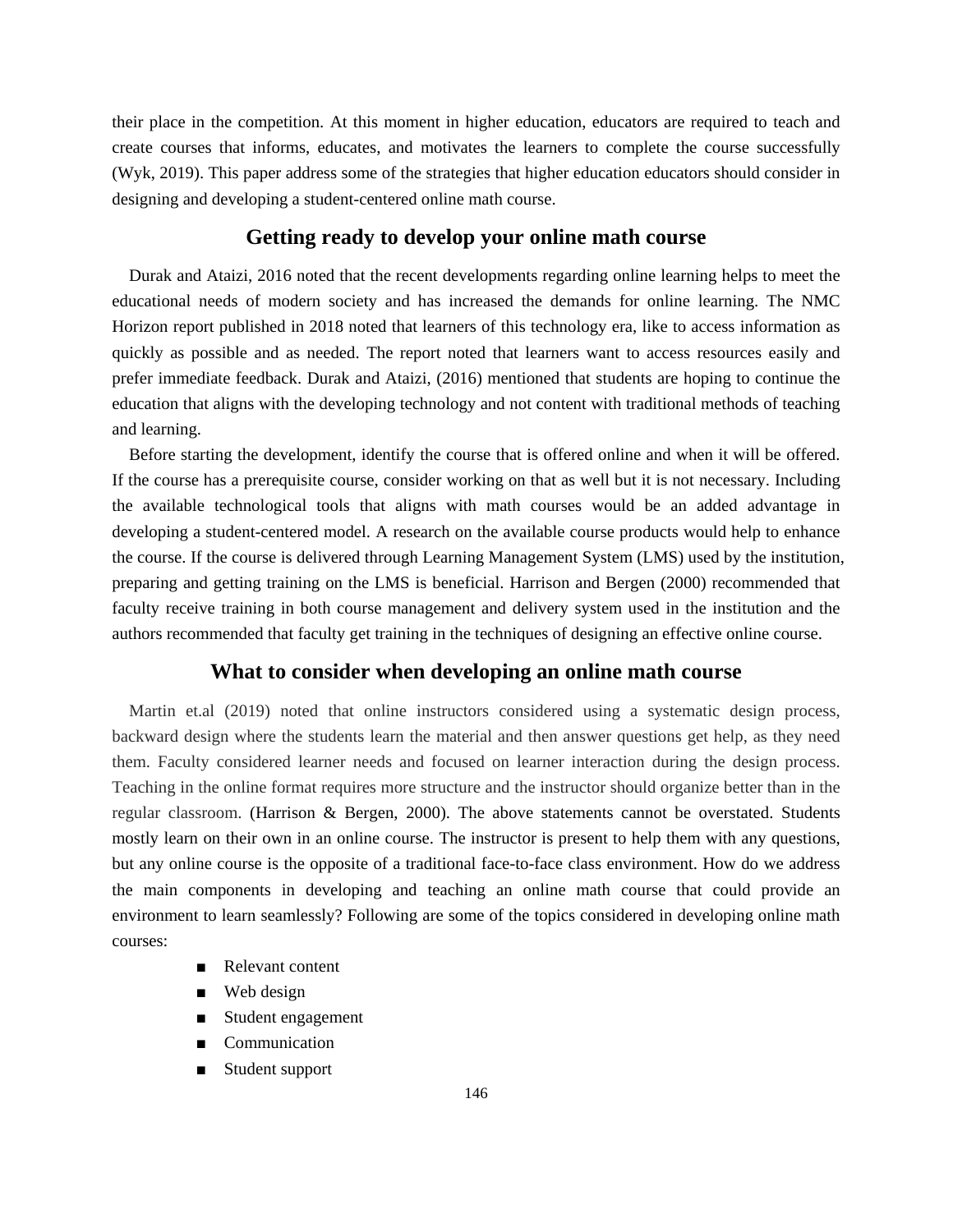#### **Relevant course content**

 As in traditional courses, online courses require a syllabus that aligns with the outcomes of the learning. Before starting to work on the course material, having the topics ready and what goes in each week would show the bigger picture. If faculty plan to add an adaptive courseware in the online courses like ALEKS, MyMathLab, Hawkes etc., it is advisable to understand and get the necessary training in these courseware. As much as the courseware will reduce the burden of both faculty and the designer, not so carefully picked topics can create chaos in learning.

 Lachen and Chen (2019) noted that by using ALEKS courseware in their College Algebra course, students' knowledge on the targeted topics improved by 53% with a 6% standard deviation. The authors further noted that the hardest topics such as "Polynomial and Rational functions" and "Exponential and logarithmic functions" improved by 78% and 90% respectively. Oxman and Wong (2014) mentioned that adaptive learning dynamically adjusts to students' abilities both in level and instructional methods. Adaptive learning has at least three components a content model, a learner model and an instructional model as suggested by Oxman and Wong (2014) in their white paper: Adaptive Learning Systems. Whether the decision is to add an adaptive courseware or not, a clear objective and learning outcomes that aligns with the course is necessary.

 Adding instructor created materials on the weekly modules with examples, videos gives a personal touch from the instructors and an extra resource in learning. A master course with the instructordeveloped material is good enough to copy to individual courses. Durak and Ataizi (2016) mentioned that they used the same content in both traditional and online courses but increased the digital sources and transformed some of the current lesson notes into digital format. Collaborating with web designers from the stat could be helpful to design the course as per the faculty vision for the course.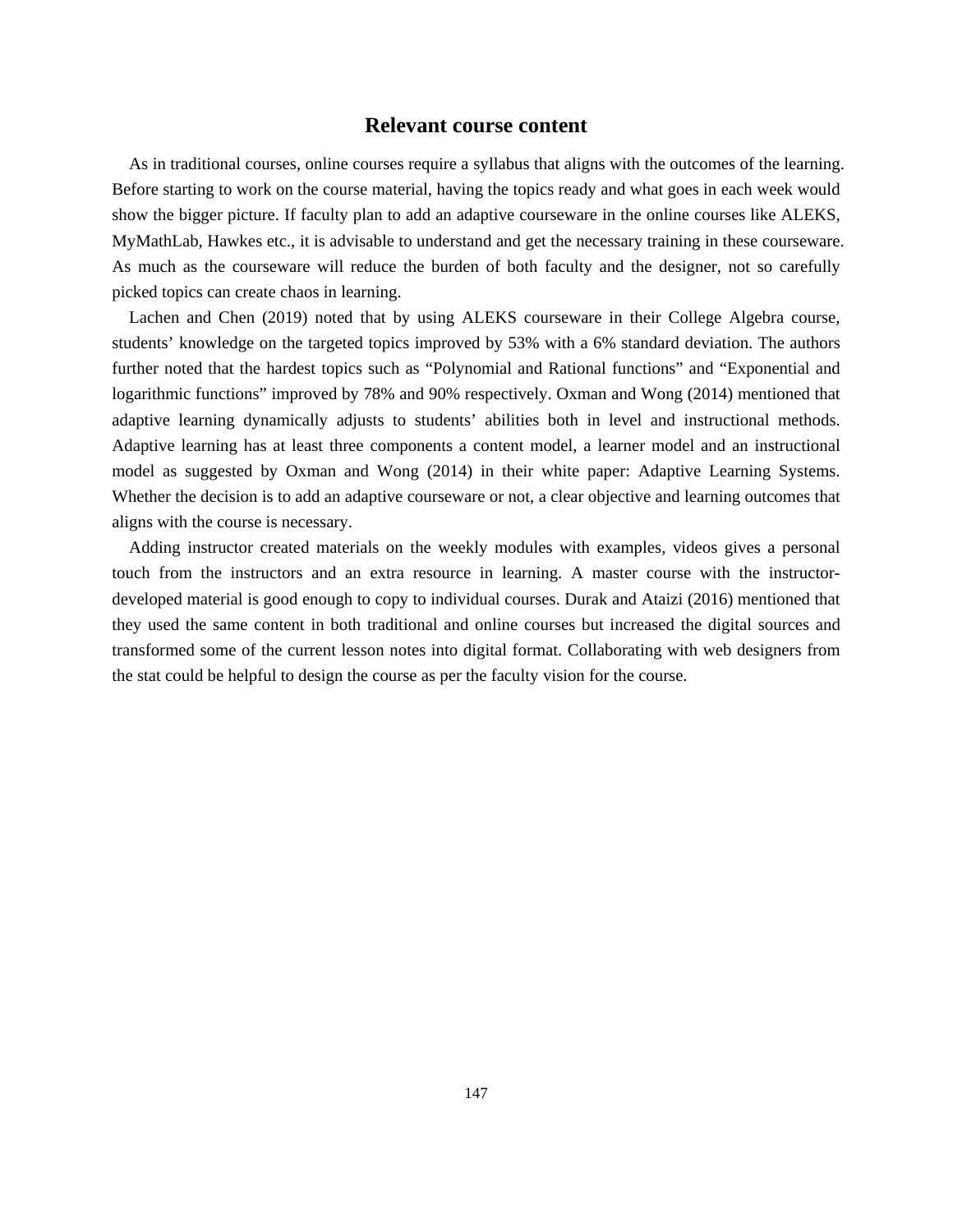| H. | $\mathbb{P}$           | Week 2 - Overview                                         | U            | $\ddot{\ddot{\cdot}}$ |
|----|------------------------|-----------------------------------------------------------|--------------|-----------------------|
|    |                        | Section 11.1                                              | o            |                       |
| ä. | $\mathbb{R}$           | The Cartesian Coordinates in Three Dimensions             | ◎            | ÷                     |
|    | B                      | 11.1 Three-Dimensional Cartesian Space<br>Jan 24   10 pts | Ø            | ÷                     |
|    |                        | Section 11.2                                              | o            | ÷                     |
| H. | 目                      | Vector Terminology and Notation                           | Ø            | ÷                     |
|    | 目目                     | <b>Vector Algebra</b>                                     | ø            | ÷                     |
|    |                        | : Section 11.3                                            | ◙            | ÷                     |
| Ħ  | 國                      | The Dot Product and its Properties                        | ø            | ÷                     |
| H  | $\mathbb{R}^2$         | Applications of the Dot Product                           | Ø            | $\vdots$              |
|    | I R                    | 11.3 The Dot Product<br>Jan 24   10 pts                   | ๏            | $\ddot{\cdot}$        |
|    | $\mathbb{H}$ $\otimes$ | Week 2 - Collaboration Space<br>5 pts                     | N            | ÷                     |
|    | I ®                    | Week 2 - Quiz 1 Submission Area<br>Jan 24   30 pts        | $\checkmark$ |                       |

#### *Figure 1: Weekly module*

In creating the course content, the following could provide some guidelines:

- Plan ahead and have a complete lesson plan before you start
- Instructors are not creating a textbook, so keep the material concise
- Content should be precise and align with the learning outcomes
- Providing couple of examples of relevant topics is helpful
- Weekly assignments, quizzes, discussions keeps students on track
- Instructor created videos connect students with real people
	- Create videos that are natural and simple
	- Create videos for the examples in the course content
	- Short and separate video for each chosen example
	- Adding the pdf of the written work for the video examples for reference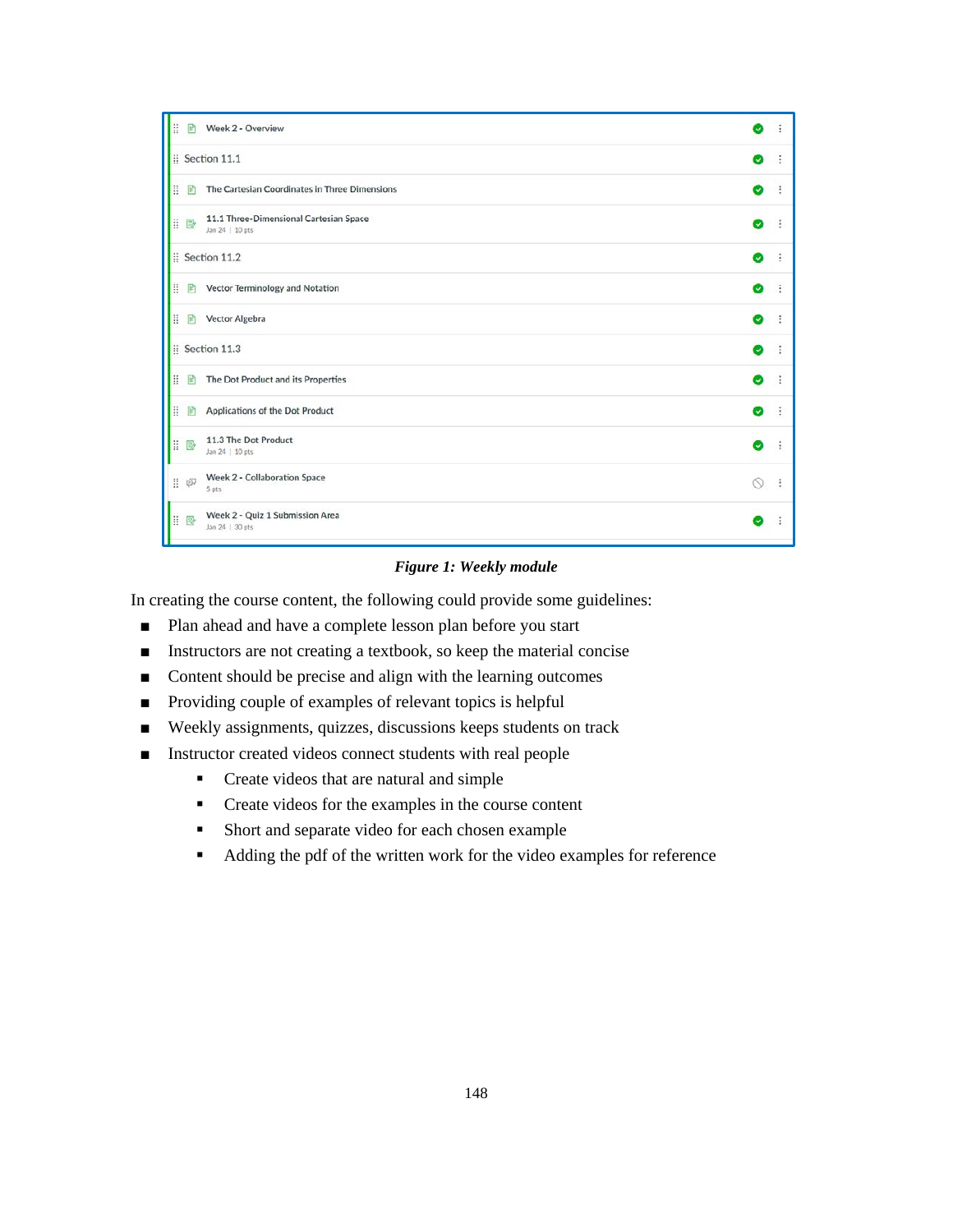

*Figure 2: Video of an example created by the instructor*



*Figure 3: Video of a worked example created by the instructor*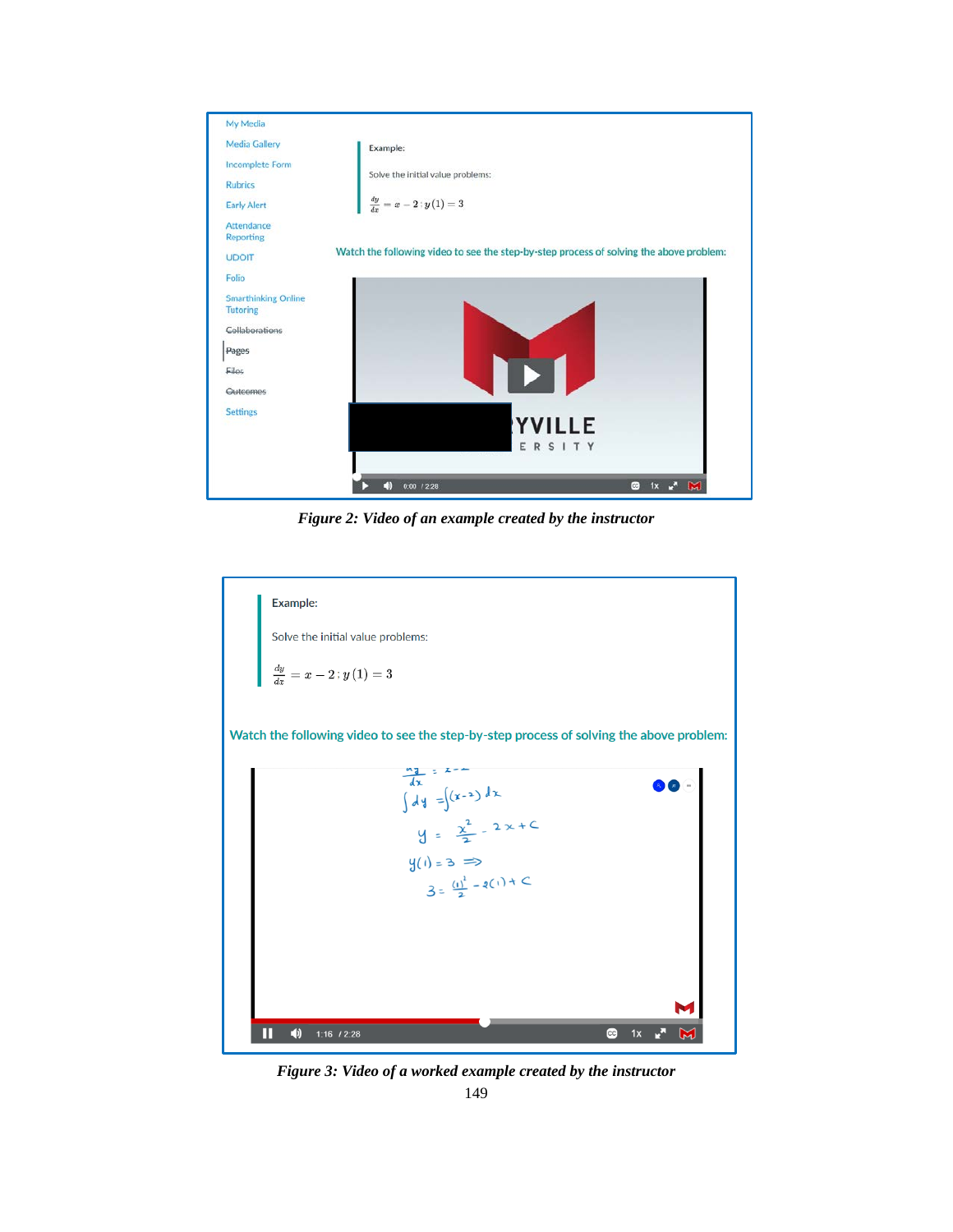Harrison and Bergen (2000) noted that providing an outline of the course, any prerequisite required for the class, objectives, textbooks are important. Providing information on how tests will be administered, weights of different categories should be provided as in traditional courses. It would also be efficient if the faculty could add the technical resources, peer tutoring, and student support information to the modules. This will reduce the time to respond to student queries.

 Harrison and Bergen (2000) noted that developing any successful online course is an ongoing process. As instructors gain experience in online teaching and learn about available technology, they should explore ways to present the content, use high quality audio, video techniques and software. Apart from this, checking for updates, added websites and link every few semester will keep the course up to date. Review at each stage of development could be useful to correct any errors or pause to see if any improvement is necessary.

| Group                                   | Weight |
|-----------------------------------------|--------|
| <b>Course Basics</b>                    | 2%     |
| <b>Prerequisite Review</b>              | 3%     |
| <b>Hawkes Learning</b><br><b>Topics</b> | 30%    |
| <b>Discussions</b>                      | 0%     |
| <b>Quiz Submission Area</b>             | 20%    |
| <b>Tests</b>                            | 20%    |
| Review                                  | 0%     |
| <b>Final Exam</b>                       | 25%    |
| <b>Hawkes</b>                           | 0%     |
| Total                                   | 100%   |

*Figure 4: Weighted assignment example*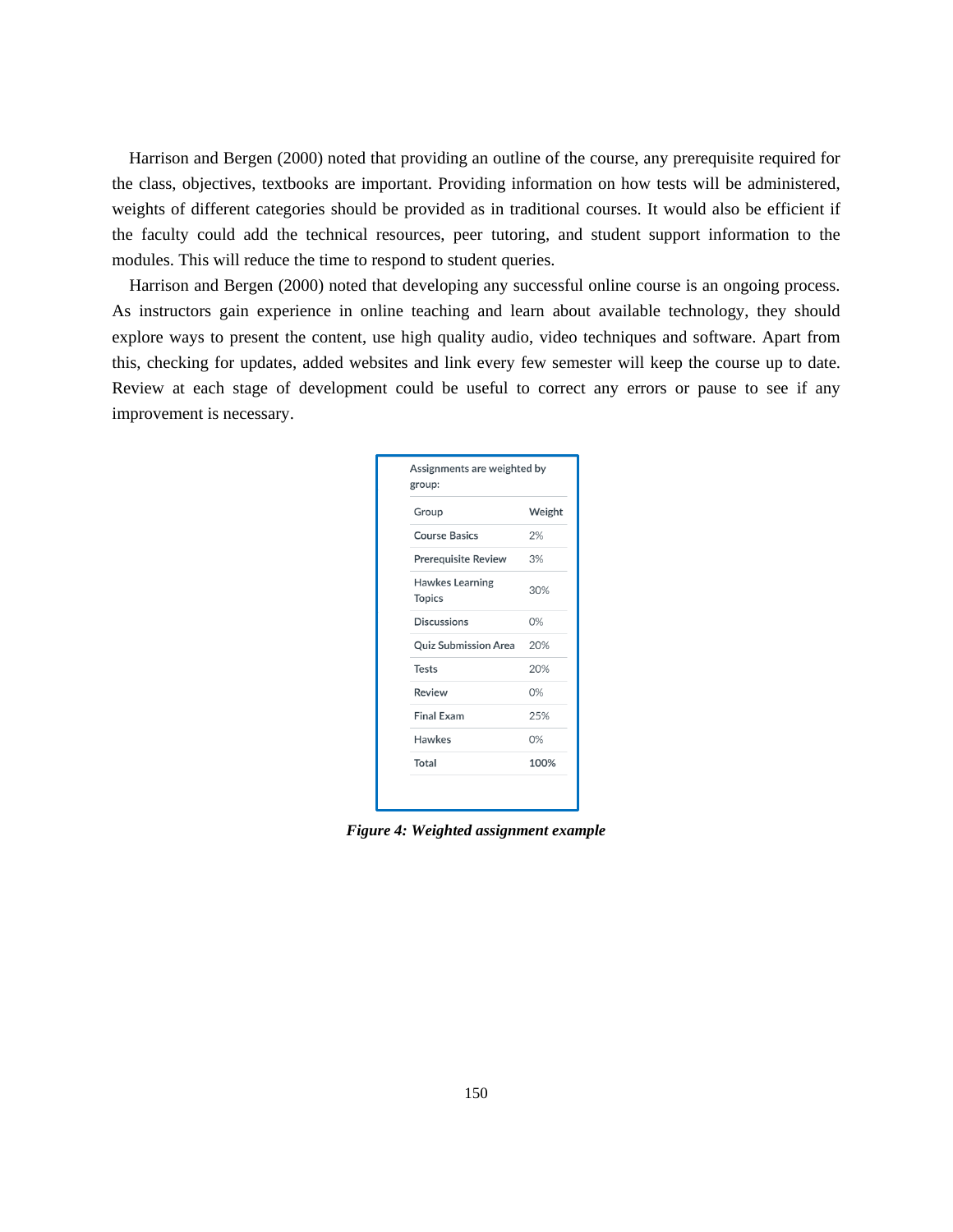| <b>Important Instructions Before you Begin</b>                                                                                                                                                                                                                                |  |  |  |
|-------------------------------------------------------------------------------------------------------------------------------------------------------------------------------------------------------------------------------------------------------------------------------|--|--|--|
| Step 1: Select your Hawkes Learning quiz, test, or exam assigned for this section/module through the single sign-on<br>in the<br>of this course.                                                                                                                              |  |  |  |
| Step 2: Complete your<br>quiz, test, or exam showing all written work.                                                                                                                                                                                                        |  |  |  |
| <b>Step 3:</b> Submit a copy of your written work to the assignment link below:                                                                                                                                                                                               |  |  |  |
| Once you have completed this week's quiz, test, or exam in Hawkes, you will need to submit a copy your written<br>work that shows how you have worked the problems, to this assignment link in Canvas. To do this, you need to:                                               |  |  |  |
| • Scan or take a picture of your work with a digital camera, cell phone camera, or scanner. The pictures you take<br>should be clear and readable.                                                                                                                            |  |  |  |
| • Copy these pictures into a single collated Microsoft Word document or PDF file.                                                                                                                                                                                             |  |  |  |
| • Save the file with your name and the respective assignment number<br>∘ Example: - Smith_Quiz1                                                                                                                                                                               |  |  |  |
| • Upload your single collated file (containing all of your written work) to this the quiz submission area in Canvas.<br>• Go back to the assignments area and double-check whether your file is properly uploaded in Canvas and can be<br>opened and viewed without an issue. |  |  |  |
| • You can upload your work from notability as well                                                                                                                                                                                                                            |  |  |  |
|                                                                                                                                                                                                                                                                               |  |  |  |
|                                                                                                                                                                                                                                                                               |  |  |  |

## *Figure 5: Directions for taking Quiz, Test*

 Kellar (2016) created a motivation strategy design for learning. Kellar's Attention, Relevance, Confidence, Satisfaction and Volition (ARCS – V) model could act as a foundation in creating the course design and content.

| <b>Categories</b>   | <b>Instructor's Self-Analysis</b>                                                                      | <b>Instructor 's Analysis of Learners</b>                                                                               |
|---------------------|--------------------------------------------------------------------------------------------------------|-------------------------------------------------------------------------------------------------------------------------|
| <b>Attention</b>    | Am I excited about this learning experience<br>and how I can make it interesting?                      | Are the learners going to be interested? What tactics<br>will stimulate their curiosity and interest?                   |
| <b>Relevance</b>    | Do I believe that this learning experience<br>will be valuable for my learners?                        | Will learners believe it is valuable? What can I do to<br>help them believe it is important?                            |
| <b>Confidence</b>   | Am I confident in my ability to lead this<br>learning experience effectively and<br>interestingly?     | Will the learners feel confident about their ability to<br>learn this? What do I do to help them be confident?          |
| <b>Satisfaction</b> | Do I expect to have positive feelings about<br>this learning experience?                               | What can I do to help the learners feel good about<br>their experience and desire to continue learning?                 |
| <b>Volition</b>     | Will I provide effective supervision and<br>support to the learners throughout this<br>learning event? | What can I do to help the learners maintain their goal<br>orientation and task-focus throughout this learning<br>event? |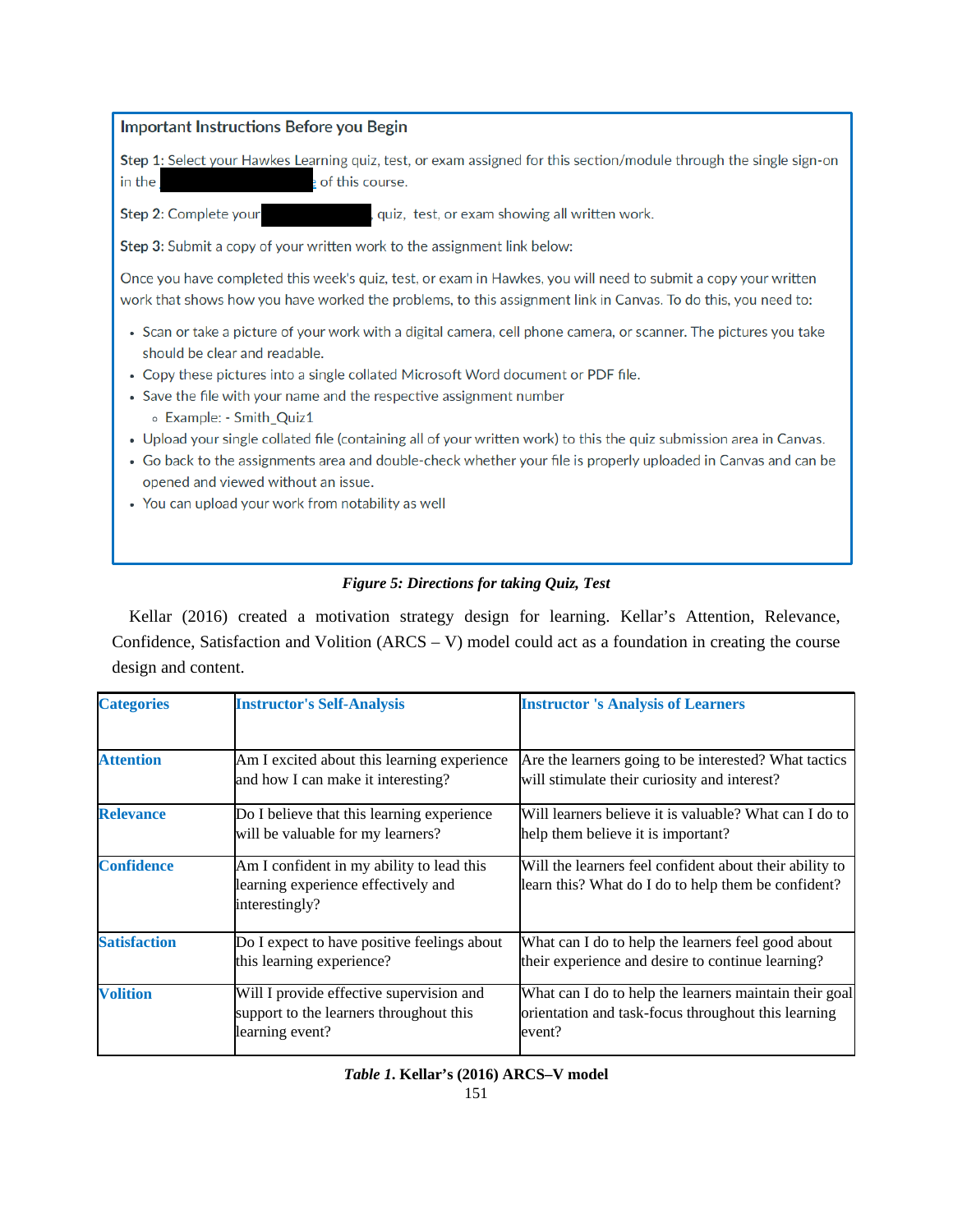# **Web design**

 As the faculty are preparing for your first online course development it may look similar to the traditional course delivery (Harrison & Bergen, 2000). As the online programs grow, the online student's community is not a subset of the traditional program anymore. The need of this community is different from traditional face-to-face students. With the development of technology, added features in the course, like videos, apps like zoom for office hours, jamboard, LiveBoard for collaboration could lead to active learning in the online program. It is worth the time to include your web designer from the beginning of the course development to design the course and use the available technology to create a student-centered model. An interactive web design could be help for students. Durak and Ataizi (2016) included communication factors that allow learners to interact with each other, with the faculty through forums, emails, chat modules. A clever web design in the online courses could use the following:

- Student friendly web design
- Easy to navigate
- Accessible to everyone
- Organized well
	- **Modules that includes weekly contents**
	- Assignments from weekly topics
	- Quiz from the weekly learned material
	- **Interactive problems to practice in-between learning**

 Online courses should be accessible to everyone as per the standards provided by the education department. Reviewing the policies and procedures and getting training on accessibility is important.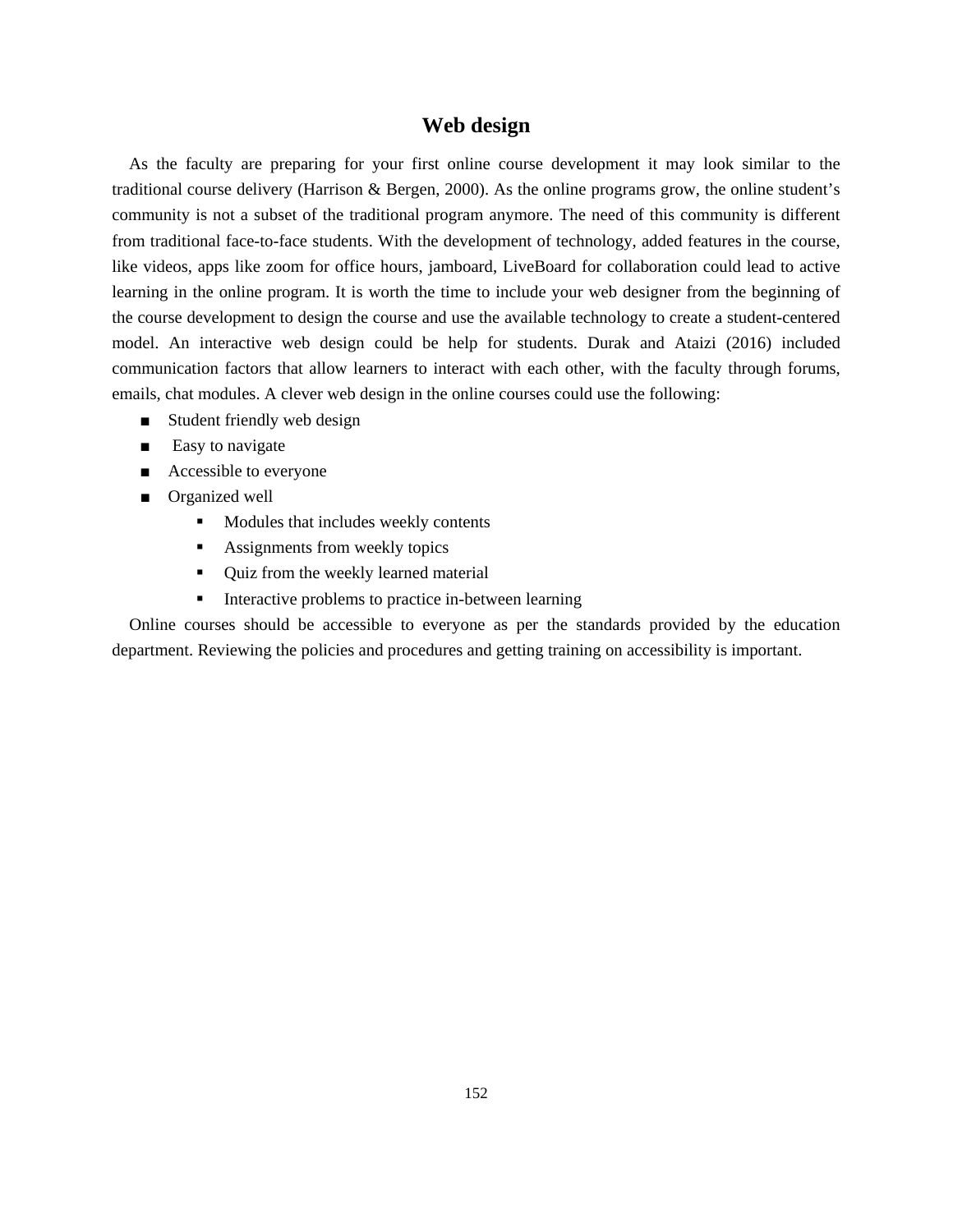| H | 國 | 11.1 Three-Dimensional Cartesian Space<br>Week 2 Module   Closed   Due Jan 24 at 11:59pm   10 pts                                              | Ø |
|---|---|------------------------------------------------------------------------------------------------------------------------------------------------|---|
| H | 國 | 11.2 Vectors and Vector Algebra<br>Closed   Due Jan 24 at 11:59pm   10 pts                                                                     | Ø |
| H | 國 | 11.3 The Dot Product<br>Week 2 Module   Closed   Due Jan 24 at 11:59pm   10 pts                                                                | Ø |
| H | 國 | 11.4 The Cross Product<br>Week 3 Module   Available until Jan 31 at 11:59pm   Due Jan 31 at 11:59pm   10 pts                                   | Ø |
| H | ₽ | 11.5 Describing Lines and Planes<br>Week 3 Module   Available until Jan 31 at 11:59pm   Due Jan 31 at 11:59pm   10 pts                         | Ø |
| H | 國 | <b>12.1 Vector-Valued Functions</b><br>Week 4 Module   Not available until Jan 31 at 12:00am   Due Feb 7 at 11:59pm   10 pts                   | Ø |
| H | ₽ | 12.2 Arc Length and Unit Tangent Vector<br>Week 4 Module   Not available until Jan 31 at 12:00am   Due Feb 7 at 11:59pm   10 pts               | Ø |
| H | 國 | 13.1 Functions of Several Variables<br>Week 5 Module   Not available until Feb 7 at 12:00am   Due Feb 14 at 11:59pm   10 pts                   | Ø |
| H | ₽ | 13.2 Limits and Continuity of Multivariable Functions<br>Week 5 Module   Not available until Feb 7 at 12:00am   Due Feb 14 at 11:59pm   10 pts | Ø |
| H | 國 | <b>13.3 Partial Derivatives</b><br>Week 6 Module   Not available until Feb 14 at 12:00am   Due Feb 21 at 11:59pm   10 pts                      | Ø |
| H | 國 | 13.4 The Chain Rule<br>Week 7 Module   Not available until Feb 21 at 12:00am   Due Feb 28 at 11:59pm   10 pts                                  | Ø |
| H | 駗 | 13.5 Directional Derivatives and Gradient Vectors<br>Week 8 Module   Not available until Feb 28 at 12:00am   Due Mar 7 at 11:59pm   10 pts     |   |

*Figure 6: Organized content, Assignments*

# **Student Engagement**

 Redmond et.al (2018) noted student engagement as an important benchmark and quality indicator of student experience in higher education online learning. The authors acknowledged as the institutions are shifting to online learning environment, adjustments to teaching and learning practices are required than that is associated with the university learning environment. Redmond et.al created a framework for online engagement for higher education students and it consists of five major components: Social, Cognitive, Behavioral, Collaborative, and Emotional.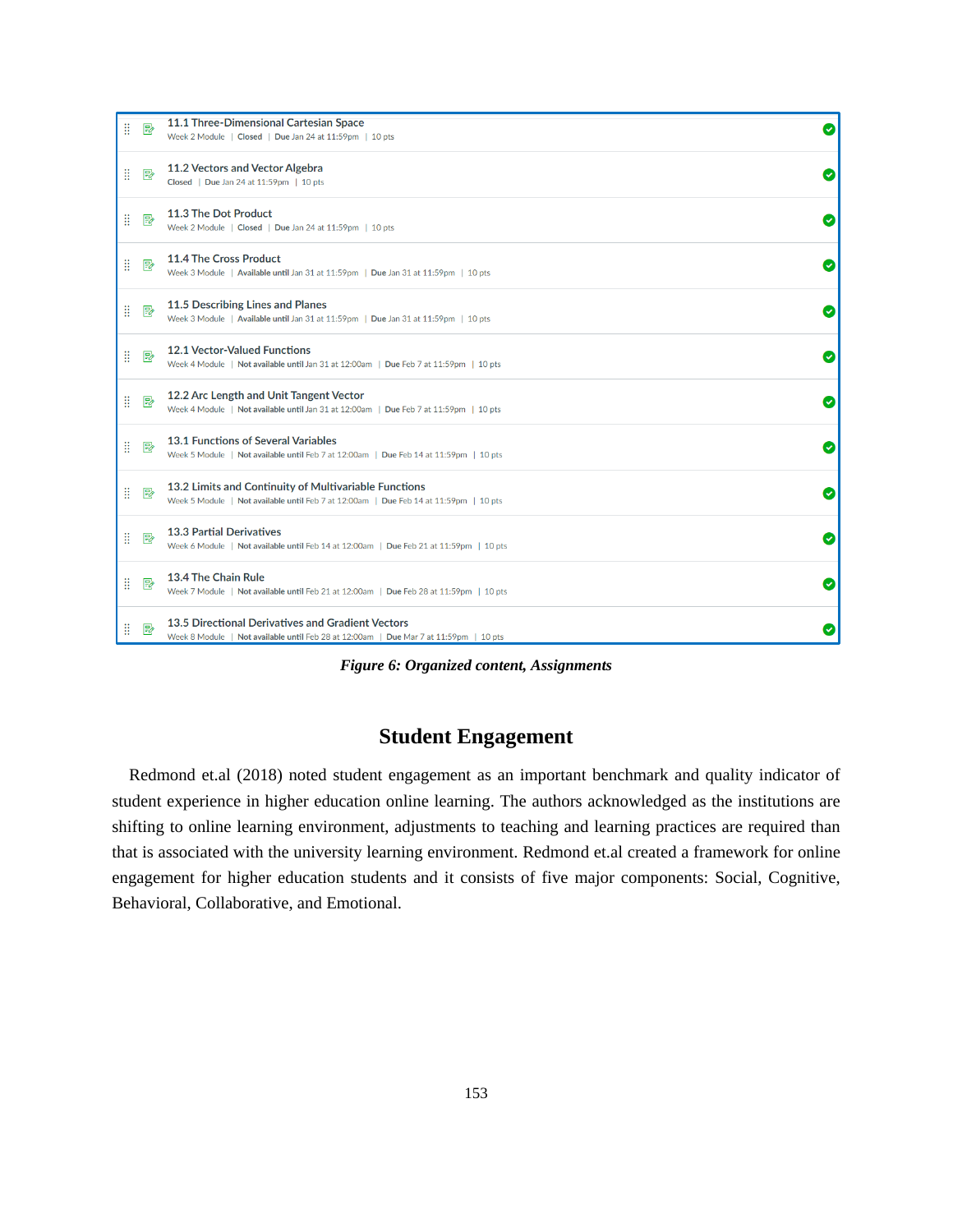| <b>Online Engagement Element</b> | <b>Indicators (Examples)</b>                                                                                                                                                                              |
|----------------------------------|-----------------------------------------------------------------------------------------------------------------------------------------------------------------------------------------------------------|
| <b>Social Engagement</b>         | Building community<br>Creating a sense of belonging<br>Developing relationships<br>Establishing trust                                                                                                     |
| <b>Cognitive Engagement</b>      | Thinking critically<br>Activating metacognition<br>Integrating ideas<br>Justifying decisions<br>Developing deep discipline understandings<br>Distributing expertise                                       |
| <b>Behavioral Engagement</b>     | Developing academic skills<br>Identifying opportunities and challenges<br>Developing multidisciplinary skills<br>Developing agency<br>Upholding online learning norms<br>Supporting and encouraging peers |
| <b>Collaborative Engagement</b>  | Learning with peers<br>Relating to faculty members<br>Connecting to institutional opportunities<br>Developing professional networks                                                                       |
| <b>Emotional Engagement</b>      | Managing expectations<br>Articulating assumptions<br>Recognizing motivations<br>Committing to learning                                                                                                    |

#### *Table 2. Online Engagement Framework for Higher Education*

 Student engagement can start from the very beginning of the class. A welcome message from the instructor could be a right place to create a social environment. In our courses, we ask the students to introduce themselves within the first three days of the start of the course under the title: Introduce yourself and have the following prompt:

 Please take a moment to introduce yourself to your peers in this course. Share your answers for the following questions:

- 1. Name
- 2. Major
- 3. Last math class taken and how recently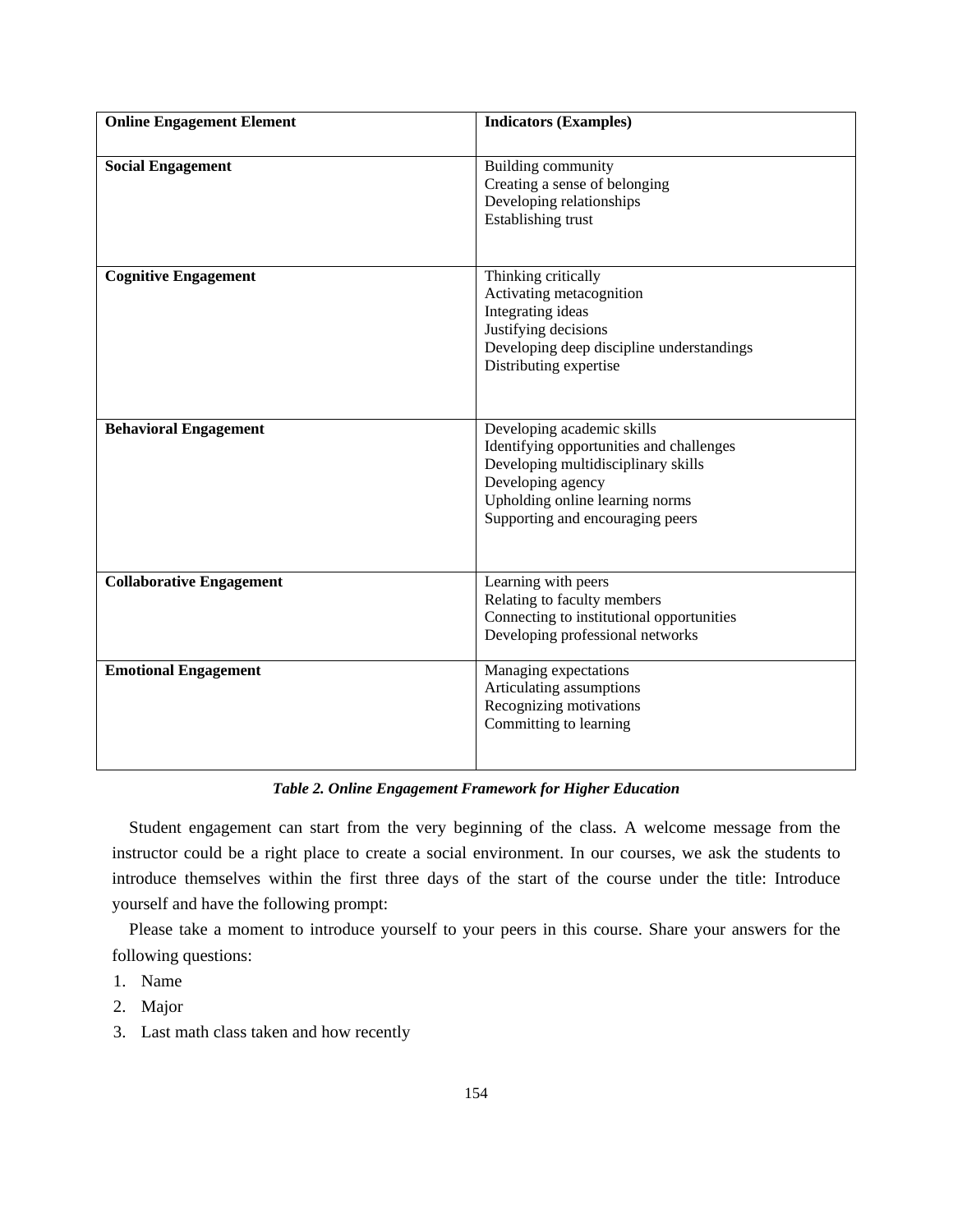- 4. Opinion of math on a scale of 1 to 5, where  $5 =$  Love it,  $3 =$  It's okay, and  $1 =$  I'd rather have a root canal
- 5. An interesting fact about me is...

We encourage students to return to the discussion, read their classmates postings and respond.

 Letting the students know that they can any fears in taking this course, and that we are all in this together could ease some anxiety.

 The above questions and encouragement break the ice in our courses and the instructors provide a low stake of five points for this assignment. Announcement page can be used to post any announcements you would like to share with your students.

 Discussion boards are another place to engage students cognitively. Posting a real-world problem related the current weekly topics would help students to think critically and engage them in a conversation. Harrison and Bergen (2000) noted that there are variety of ways to organize the discussion folders: chapter wise, weekly discussion questions, assignment wise. A brief note on the LMS and syllabus can help the students to understand the expected behavior in writing the discussion posts. Discussion board helps students to share ideas and support each other. Emotional engagement comes with time and taking online courses regularly. However, faculty can help by providing the syllabus, course outline with assignment due dates, assessment measures and course expectations. Harrison and Bergen (2000) noted a simple reminder about the assignment due date to the students could be helpful. Project-based learning is another way to collaborate and engage students in the course and with each other.

#### **Instructor Presence/ Communication**

 Ekmekci (2013) suggested that the instructors involved in asynchronous online learning should pay special attention to let the learners know of their presence and argued that strong teaching presence is a critical component in online courses. The author noted that recorded material, mass emails, posting comments cannot be a way to reach students. Ekmekci (2013) suggested that a systematic approach of giving both formative and summative assessments, classroom assessment techniques are important to consider. However, Richardson et.al (2015) noted that an aspect of instructor presence is immediacy. The authors mentioned that instructor presence related to how the instructors position themselves socially and pedagogically in an online community. Their research concluded that students might have a different perception of an instructor who does not share much information about them compared to another instructor who share more information that is personal.

 Nevertheless, having an introduction page in your LMS course will be helpful to know the instructor as a person. Giving feedback on assignments and quizzes is another way to communicate with the students. Audio and video feedback are equally agreeable. Martin et.al (2019) concluded that award-winning faculty used timely response and feedback, availability and presence, and periodic communication as some facilitation strategies. Announcements are a great place to let students know about the upcoming assignments or any general announcement that the instructor like to share. LiveBoard, an app could be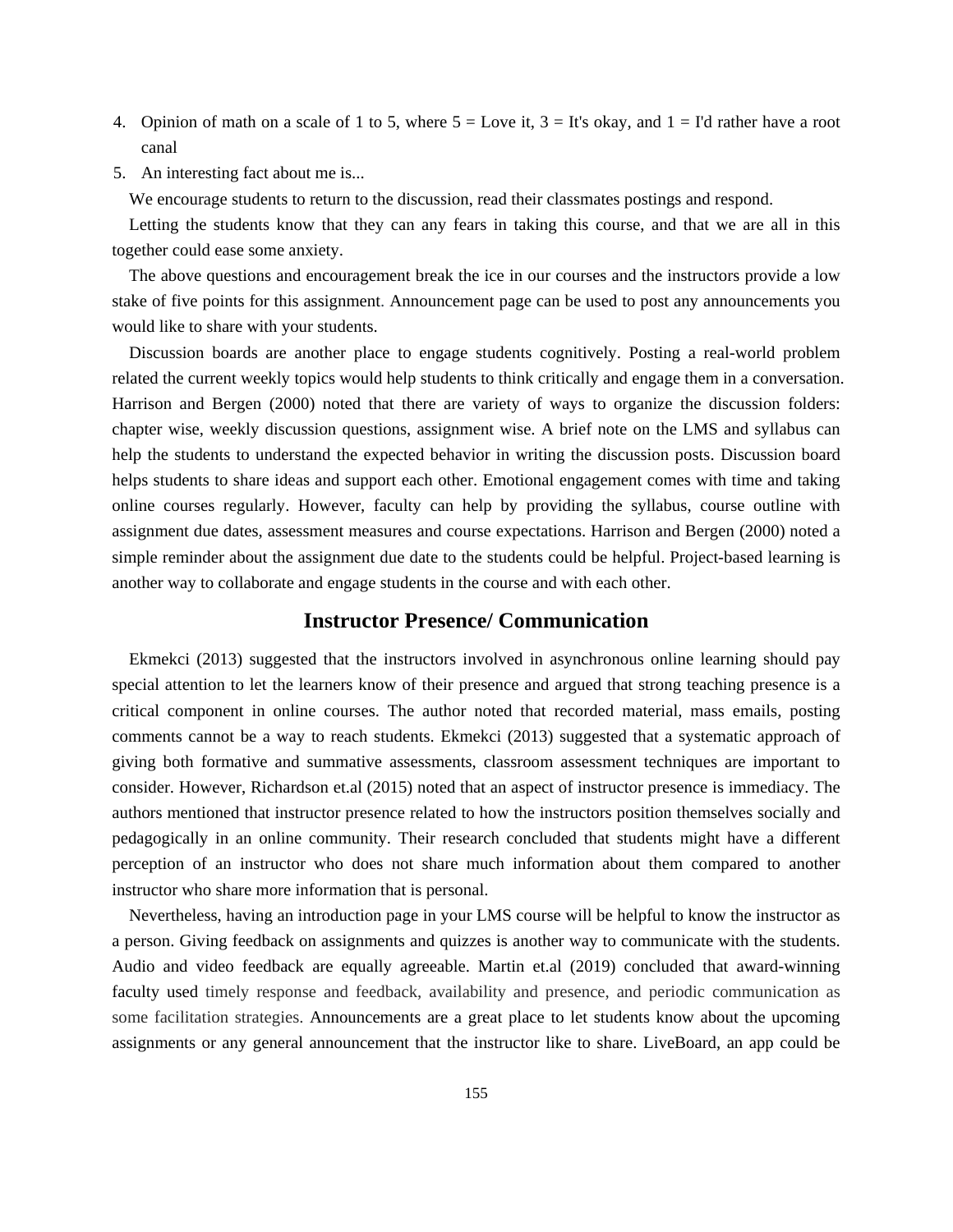used to answer questions to the students. Having a regular weekly online office hour(s) via zoom, skype could beneficial for students to ask questions and a way to communicate with the instructor.



*Figure 7: Using announcement page for communication*

## **Student Support**

 Lee et.al (2011) found that perceived support for the students from the institutions is directly related to the overall student satisfaction on an online course. The study suggested that instructors should clearly communicate the available resources and provide an easy way of accessing the resources. Student support should include both academic support and Institution provided support. From the academic perspectives, analyzing weekly reports of the students through adaptive courseware or other assessment measures would help to find the gaps in student learnings, difficult topics and ways to address them. Most of the time, an early alert and timely intervention could help the student to get back on track.

 Providing timely feedback and clear communication would help students to understand what went wrong and how to rectify it. Online office hours could be a major academic support from the instructors. Hart (2012) noted that technical support consists of any assistance related to computer and technology. Providing the list of available technical resources along with the contact list to the students through LMS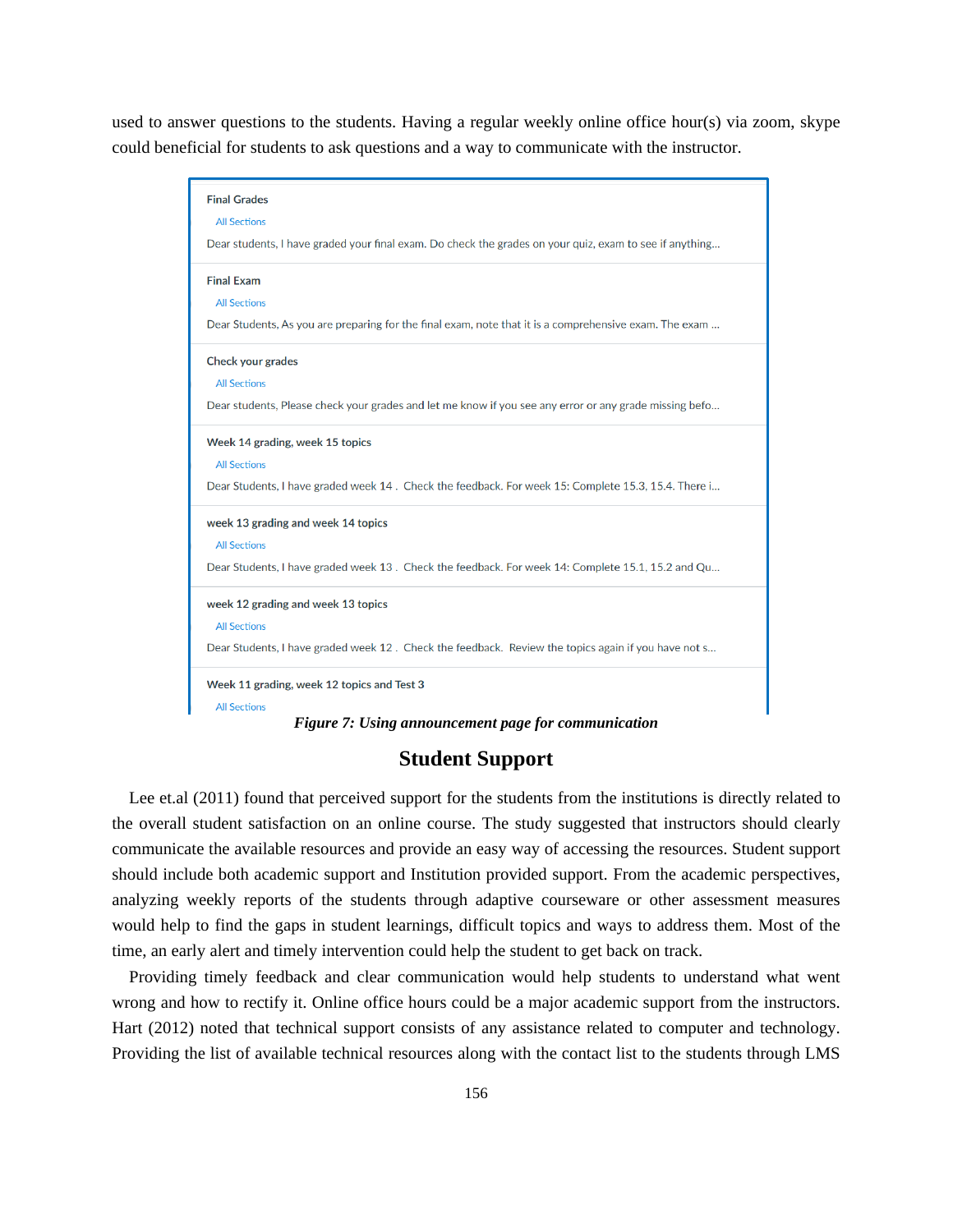could give an easy access for technical support. Many institutions provides tutoring services for their students. Making students aware of these programs is essential. Fahy (2003) noted that technology-based, peer-to-peer interaction might constitute a valuable form of support. The author's study concluded that the participants used interpersonal strategies to support each other through open-ended questions, referred to each other's contents on the comments, invited others to join the conversation and used emoticons to clarify their tone.

*Figure 8: Instructor feedback*

## **Conclusion**

 As online courses are becoming mainstream in higher education learning, faculty and the institutions are obligated to provide the best they can to their students who choose to be in online environment. The commitment to the online course development does not end after delivering the course. It is an ongoing process as the technology continues to improve. Khan et.al (2017) noted that both faculty and students preferred consistency in the course design. Students were content when they come across courses with similar design as the navigation through the courses became easier. As cited by the authors

 "Some best practices for online course development include using integrative course design with measurable learning outcomes, presenting information in a variety of ways, breaking information into appropriate segments, clarifying expectations, promoting active learning, and the effective use of discussions" (Resources for Online and Hybrid Teaching - Center for Engaged Instruction, 2012).

 Creating an online course is not only about the content, resource and delivery method. It is also about creating an online community and keeping it live. Being supportive encourages students to participate more. Making resources available and the faculty presence are essential in an online course. Checking the course content, every couple of semester for any broken links or updates is mandatory. The focus of this